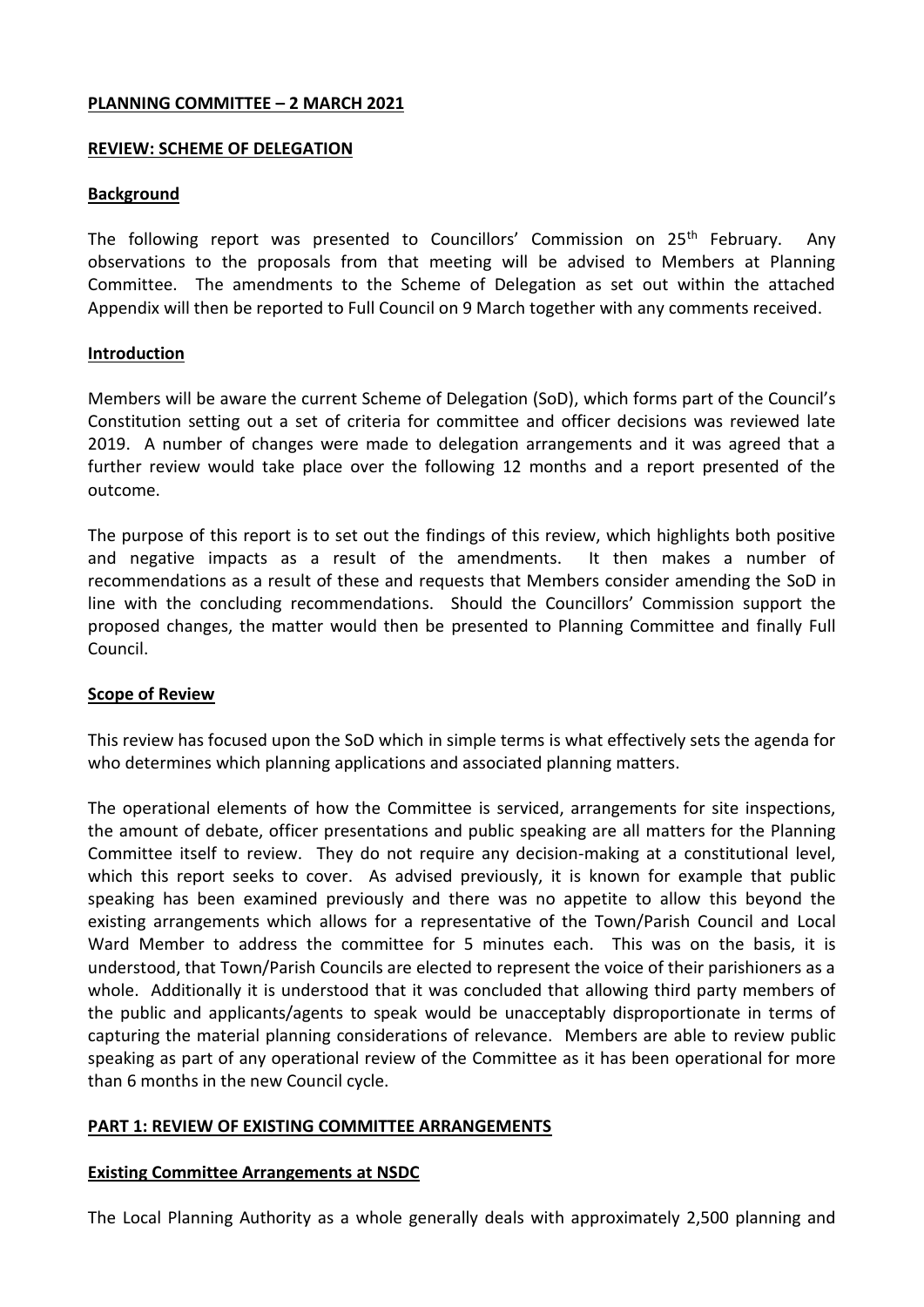related applications a year.

The Planning Committee at Newark and Sherwood District Council (NSDC) is scheduled to meet once a month. Prior to the changes to the SoD in 2019, a number of additional committee meetings had been required due to the volume and importance of applications requiring determination.

During 2017, four additional committees (so 16 for the whole year) had to be scheduled due to complexities and volume of matters and during 2016 an additional 3 committee meetings were held.

During 2018 there were a total of 14 planning committee meetings starting at 4pm lasting on occasions for almost 4 hours. In 2019 alone the time spent in planning committee was 39h12m minutes, excluding site inspections, which are ordinarily (outside of the Covid-19 pandemic) conducted by bus on the morning of the planning committee.

During 2019, there were 13 Planning Committee meetings with the committee during the first quarter determining 43 applications, (a total sitting time of 10hrs 46m) averaging at over 14 applications per month. The June committee meeting opened at 4pm and lasted until almost 9pm. In total, 144 applications were determined by Planning Committee during the year.

The number of applications presented to Planning Committee during 2020 have been fewer than previous years with 68 applications presented. This is a significant reduction compared to 2019, however consideration also needs to be given to the impact of Covid-19 and the type of proposals being submitted to the Council for a decision. Whilst the number of applications being submitted for determination are at a similar level compared to previous years, a number of these are smallscale. For example in 2019 there were 375 applications submitted for works to trees within a conservation area. In 2020, 592 applications were received. Therefore, the types of applications being submitted will have had some influence over those presented to Committee. However, it is not considered that the pandemic has resulted in a change, to such a degree, to influence the reduction in numbers and it is principally as a result of the amendments to the Scheme.

## **Existing Scheme of Delegation at NSDC**

The existing SoD in simple (summarized) terms sets out the following:

Applications that **WILL** be determined by the Planning Committee:

- $\triangleright$  Major applications (10 dwellings or more, floorspace of 1,000m<sup>2</sup> or greater, site area of 1 hectare or more) where officer recommendation does not align with views of Parish/Town Council, provided that response is based on material planning considerations (unless the Environment Agency or Highways England directs a refusal), or where contrary to view of a statutory consultee
- $\triangleright$  They would give rise to significant financial consequences
- $\triangleright$  Submitted by community or voluntary organisation which would result in community benefit and would otherwise be refused;
- $\triangleright$  Applications made by Members or officers that have direct involvement in the application.
- $\triangleright$  Applications that are a significant departure from the development plan and recommended for approval;
- $\triangleright$  Applications submitted by the Council or where the Council has an interest; and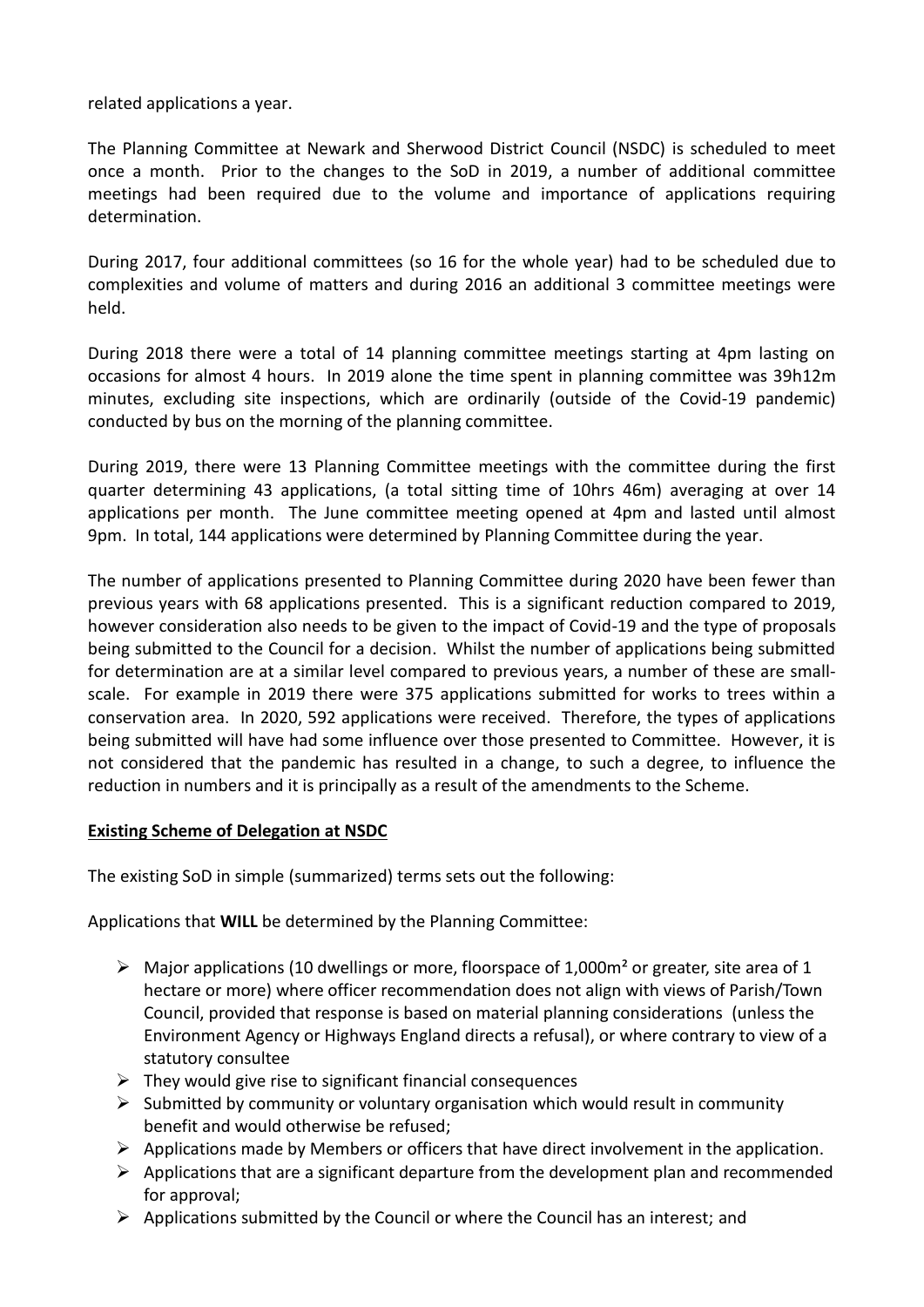$\triangleright$  Where an Authorised officer refers the application to Planning Committee.

Applications that will **NOT** be determined by the Planning Committee:

- $\triangleright$  Major applications where the recommendation aligns with the views of the Town/Parish Council;
- $\triangleright$  All applications where the recommendation is in line with representations from all consultees (but doesn't necessarily align with views of neighbours)
- $\triangleright$  All non-housing minor applications (including applications on sites of less than 1 hectare in size or are 999m² or less in new floorspace, householders, changes of use, listed building consents, advertisement consents, plus notifications) contrary to views of Parish/Town Council's/statutory consultee, unless the application has been requested by the Local Member to be determined by Committee and is accepted by the Panel.

# **Current Process**

The key change with the previous review was to remove the automatic presentation of minor applications to Planning Committee when the Officer recommendation did not align with the Town/Parish Council response. Minor applications include developments of between 1-9 dwellings, commercial proposals, retail and service and [small] gypsy/traveller proposals.

Proposals for between 1-9 dwellings, when the recommendation is contrary to the Town / Parish Council, are referred to the local Ward Members to seek clarification on whether they wish the application to be determined by Planning Committee. Should a Member request this, a planning reason must be given and the Panel, comprising the Chairman and Vice-Chairman of Planning Committee together with the Business Manager – Planning Development determine whether there are "…*material planning considerations such that the application should be debated by the Committee*."

Should the Panel agree the application warrants wider debate, it will then be presented to the next available committee. If the request is declined, Members are able to challenge this decision with the Chief Executive.

This process has brought frustration to a number of Councillors who consider they have had their right to represent their constituent(s) taken away from them. It has also added, in some cases significant time to the decision making process due to the initial referral, waiting for Member response, waiting for the Panel to consider the request and if declined, further delay whilst it is established whether an appeal is going to be made and then time for the Chief Executive to consider his response. Aside from Members frustrations, which cannot be ignored, having such delay and Officers not being able to advise applicants or neighbours the likely timescale for a decision of an application is not good customer service. However, it is also recognised that in the majority of instances, applicants or their agents have worked positively and proactively with us when extensions of time for the determination of the application has been sought.

## **Data Relevant to the Current Process**

The following data has been recorded since the amended SoD came into effect in 2019 and records applications up until mid-December 2020. It is understood that all applications that have been referred for the Panel are included, but as this is a manual process there may be one or two applications that have inadvertently been omitted.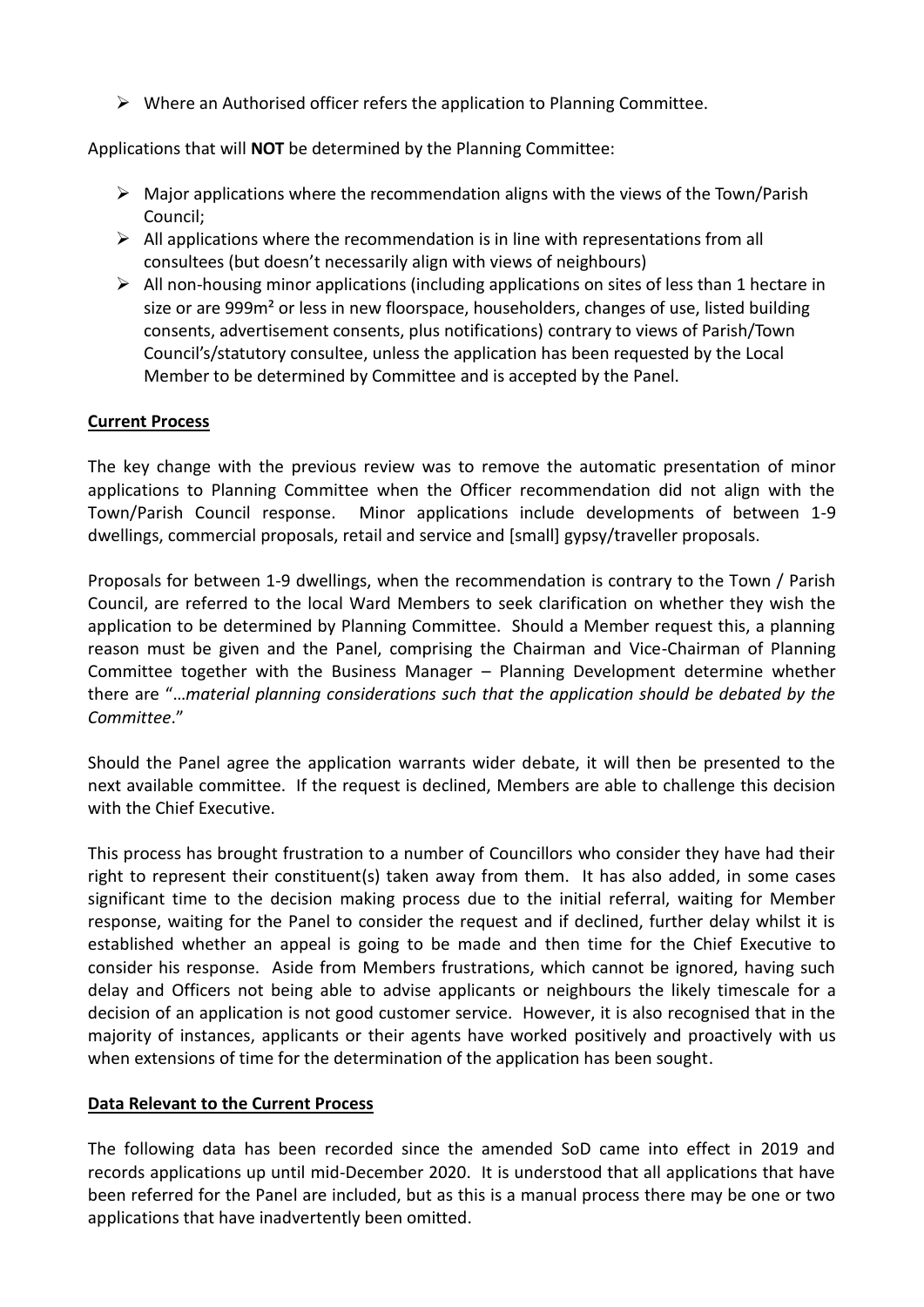171 applications have been referred to Ward Members following the response from the Town/Parish Council by Officers.

Of the 171 referrals, 33 applications have been requested to be determined by Planning Committee. In addition, 8 were requested by Members following receipt of the weekly list. These initial statistics therefore show that 138 applications that would previously have been dealt with by Planning Committee have been dealt with under delegated authority. The amended Scheme has therefore reduced the numbers presented to each Planning Committee by approximately 11.

Of the 41 applications: 18 were accepted by the Panel, 2 were not referred to the Panel but taken to Committee due to being a Council application and referred by the Business Manager; 21 were refused by the Panel.

Of the 21 applications refused by the Panel, 7 appeals have been made to the Chief Executive, of which 2 have been accepted.

The breakdown of those declined to be presented to Planning Committee in terms of application types comprise (figure 1):



**Figure 1:** Referred Applications Not Presented to Planning Committee

The greatest number of applications declined by the Panel (Table 1), not surprisingly is for proposals for new dwellings (between 1 and 9 units), bearing in mind these are the proposals the SoD requires referral of.

| <b>Application Type</b>      | <b>Number</b> | <b>Decision</b> |
|------------------------------|---------------|-----------------|
| Minor dwellings (1-9 units)  |               | Pending         |
| Minor dwellings (1-9 units)  |               | Refused         |
| Minor dwellings (1-9 units)  |               | Approved        |
| Minor dwellings (1-9 units)  |               | Withdrawn       |
| General Industry/Warehousing |               |                 |
| (Minor)                      |               | Approved        |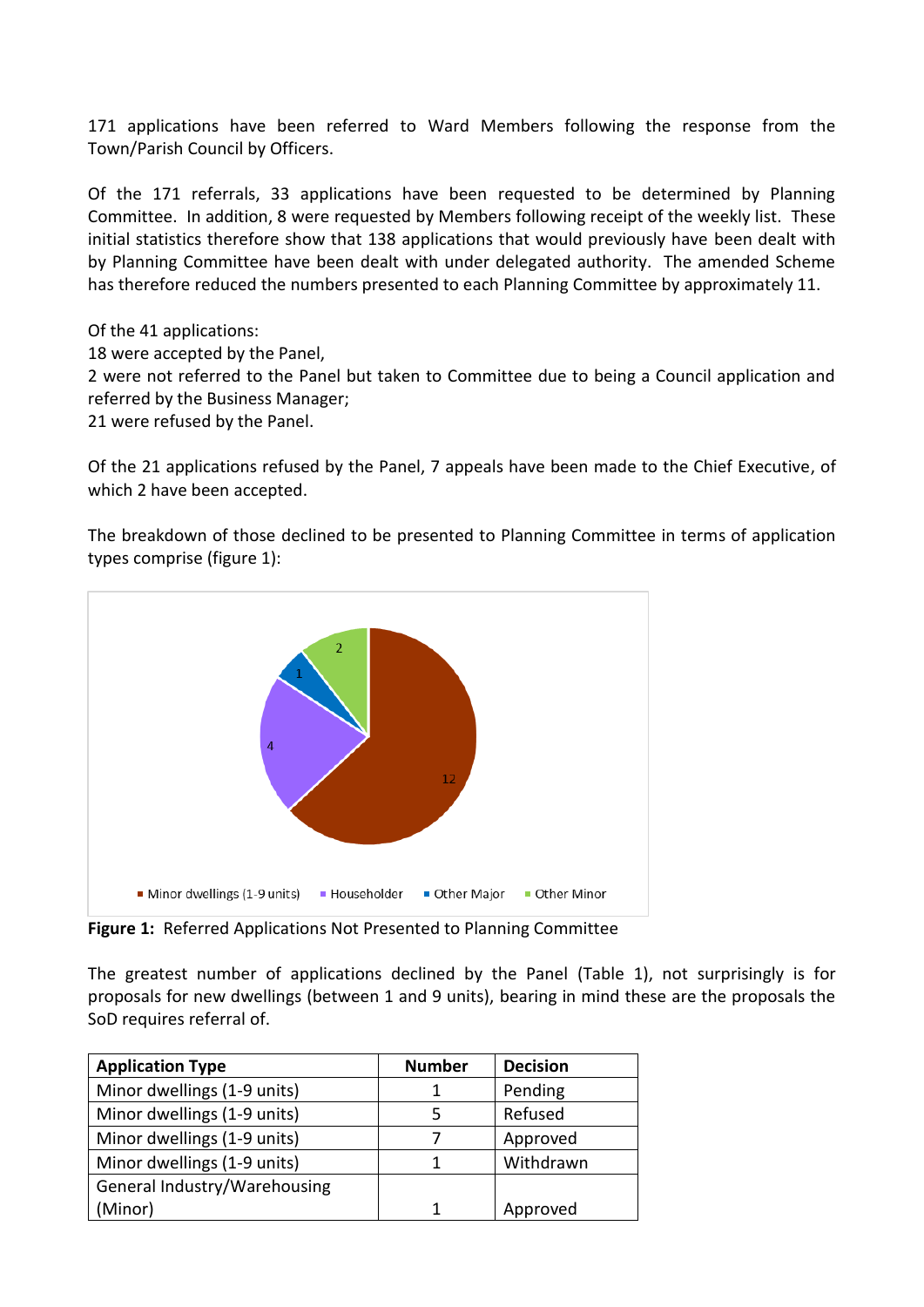| Householder        | Approved  |
|--------------------|-----------|
| Householder        | Refused   |
| Other Major        | Approved  |
| <b>Other Minor</b> | Withdrawn |

**Table 1: Applications Determine Under Delegated Authority and the Decision Made**

NB: The decisions shown as withdrawn are when the applicant has withdrawn the application for determination.

To summarise, of decisions made by the Council under delegated authority 11 have been approved, 7 refused and 1 pending.

Table 2 provides details of the applications determined by Planning Committee, the Officer recommendation and final decision following referral. Only those applications that have gone through the Panel referral process are listed i.e. those applications which would have been presented due to other requirements of the SoD (e.g. being a major development) or referred by the Business Manager – Planning Development have been excluded.

| <b>Application</b> | rapic 2. Applications neighbar to Flamming committee for Decision<br>Location | Proposal           | <b>Officer</b> | <b>Committee</b>   |
|--------------------|-------------------------------------------------------------------------------|--------------------|----------------|--------------------|
| Reference          |                                                                               |                    | Recommendation | <b>Decision</b>    |
|                    |                                                                               |                    |                | details<br>(appeal |
|                    |                                                                               |                    |                | where              |
|                    |                                                                               |                    |                | given              |
|                    |                                                                               |                    |                | applicable)        |
| 20/00054/FULM      | Bridgefield Farm,                                                             | Retrospective      | Approve        | Approve            |
|                    | Wigsley<br>Road,                                                              | planning           |                |                    |
|                    | <b>Thorney Moor</b>                                                           | application<br>for |                |                    |
|                    |                                                                               | the retention of   |                |                    |
|                    |                                                                               | mobile<br>poultry  |                |                    |
|                    |                                                                               | units and access   |                |                    |
|                    |                                                                               | drive              |                |                    |
| 20/01433/FUL       | Land At Rear Of                                                               | Erection of 5(no.) | Approve        | Refuse             |
|                    | 49 & 49A The                                                                  | single<br>storey   |                |                    |
|                    | Ropewalk                                                                      | dwellings          |                | Appeal in          |
|                    | Southwell                                                                     | (Scheme D)         |                | progress           |
| 20/01418/FUL       | Land At Rear Of                                                               | Erection of 4 No.  | Approve        | Refuse             |
|                    | 49 The Ropewalk                                                               | 2-storey           |                |                    |
|                    | Southwell                                                                     | dwellings          |                | Appeal in          |
|                    |                                                                               | (Scheme A)         |                | progress           |
| 20/01421/FUL       | Land At Rear Of                                                               | Erection of 3 No.  | Approve        | Refuse             |
|                    | 49 The Ropewalk                                                               | dwellings: 2 x 2-  |                |                    |
|                    | Southwell                                                                     | storey and 1 x     |                | Appeal in          |
|                    |                                                                               | single<br>storey   |                | progress           |
|                    |                                                                               | (Scheme B)         |                |                    |
| 20/01405/FUL       | Land Off                                                                      | Material change    | Approve        | Approve            |
|                    | <b>Main Street</b>                                                            | of use of land for |                |                    |
|                    | <b>Balderton</b>                                                              | stationing<br>of   |                |                    |
|                    |                                                                               | caravans<br>for    |                |                    |
|                    |                                                                               | residential        |                |                    |
|                    |                                                                               | occupation<br>with |                |                    |
|                    |                                                                               | associated         |                |                    |

**Table 2: Applications Referred to Planning Committee for Decision**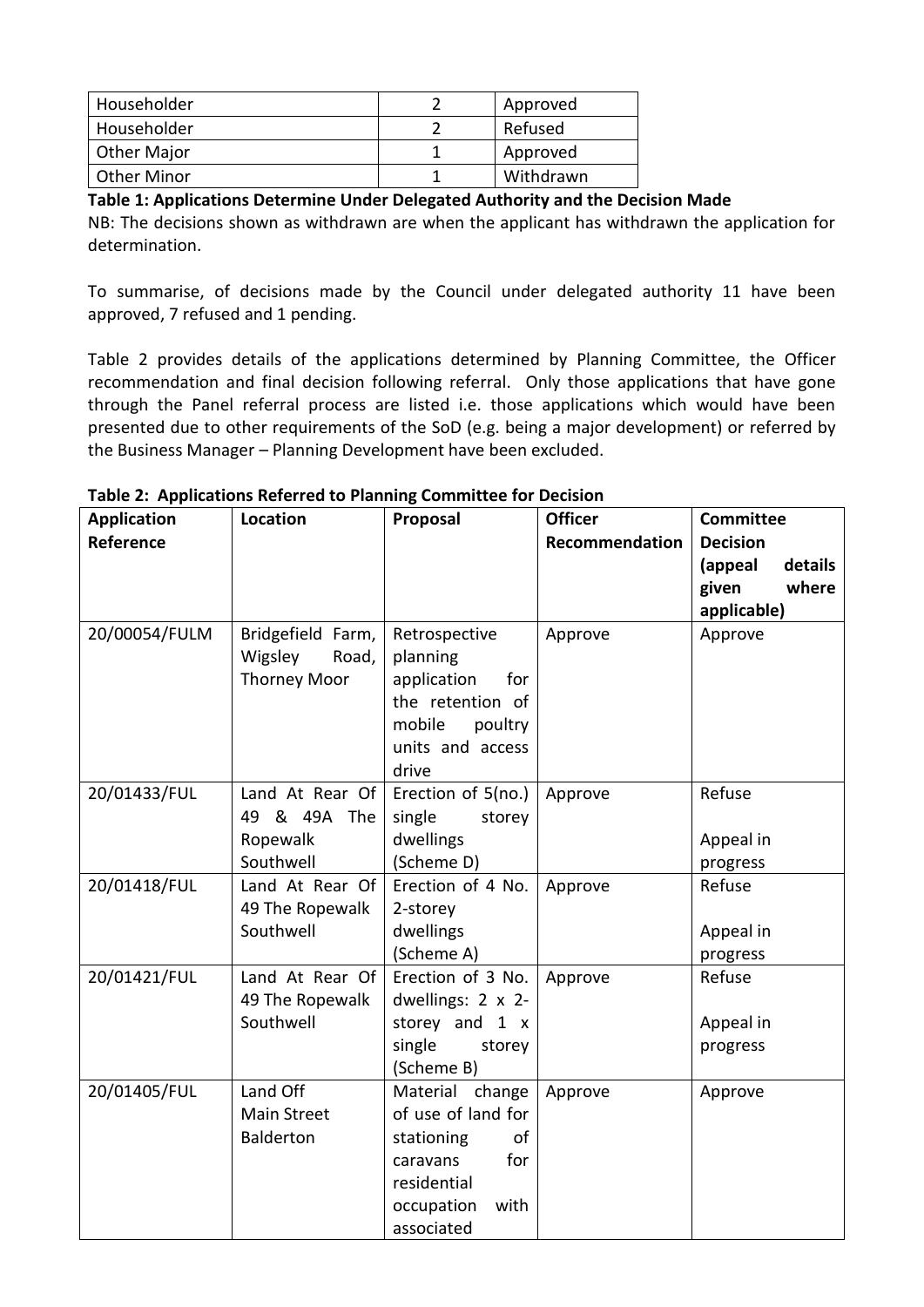|              |                                                                                                                | development<br>(new access, hard<br>standing,<br>utility<br>block)<br>part<br>$\sim$                                                                                                                                    |         |                                 |
|--------------|----------------------------------------------------------------------------------------------------------------|-------------------------------------------------------------------------------------------------------------------------------------------------------------------------------------------------------------------------|---------|---------------------------------|
| 20/01422/FUL | Land At Rear Of<br>49 & 49A The<br>Ropewalk<br>Southwell                                                       | retrospective<br>Erection of 2(no.)<br>$\overline{2}$<br>storey<br>dwellings<br>(Scheme C)                                                                                                                              | Approve | Approve                         |
| 20/00889/FUL | 17<br>Gunthorpe<br>Road<br>Lowdham<br><b>NG14 7EN</b>                                                          | Demolition of<br>dwelling and<br>erection of<br>replacement<br>dwelling                                                                                                                                                 | Approve | Refuse                          |
| 20/00550/FUL | <b>Orchard Stables</b><br>Cottage Lane<br>Collingham<br><b>NG23 7QL</b>                                        | Change of use of<br>land to site up to<br>six wigwam pods,<br>one<br>managers<br>office<br>with<br>biodisc<br>storage,<br>landscape<br>tank,<br>bund<br>and<br>associated<br>infrastructure                             | Approve | Refuse<br>Appeal in<br>progress |
| 20/00659/FUL | The Homestead<br>Main Street<br>Edingley<br><b>NG22 8BE</b>                                                    | of<br>Erection<br>a<br>single<br>storey<br>residential<br>dwelling<br>and<br>associated works                                                                                                                           | Approve | Approve                         |
| 20/00579/FUL | Fields<br>Friary<br>Residential<br><b>Nursing Home</b><br>21 Friary Road<br>Newark On Trent<br><b>NG24 1LE</b> | Proposed change<br>of<br>from<br>use<br>Residential<br>Institution<br>(class<br>C2)<br>large<br>to<br>House in Multiple<br>Occupation (class<br>- Sui-Generis)                                                          | Approve | Refuse<br>Appeal allowed        |
| 20/00253/FUL | Stonewold<br><b>Gravelly Lane</b><br>Fiskerton<br><b>NG25 0UW</b>                                              | Demolition<br>οf<br>existing dwelling<br>and<br>garages.<br>Construction<br>of<br>new 5 bedroom<br>dwelling and self-<br>contained<br>1<br>bedroom<br>annex<br>with<br>associated<br>and<br>soft<br>hard<br>landscaping | Approve | Refuse<br>Appeal in<br>progress |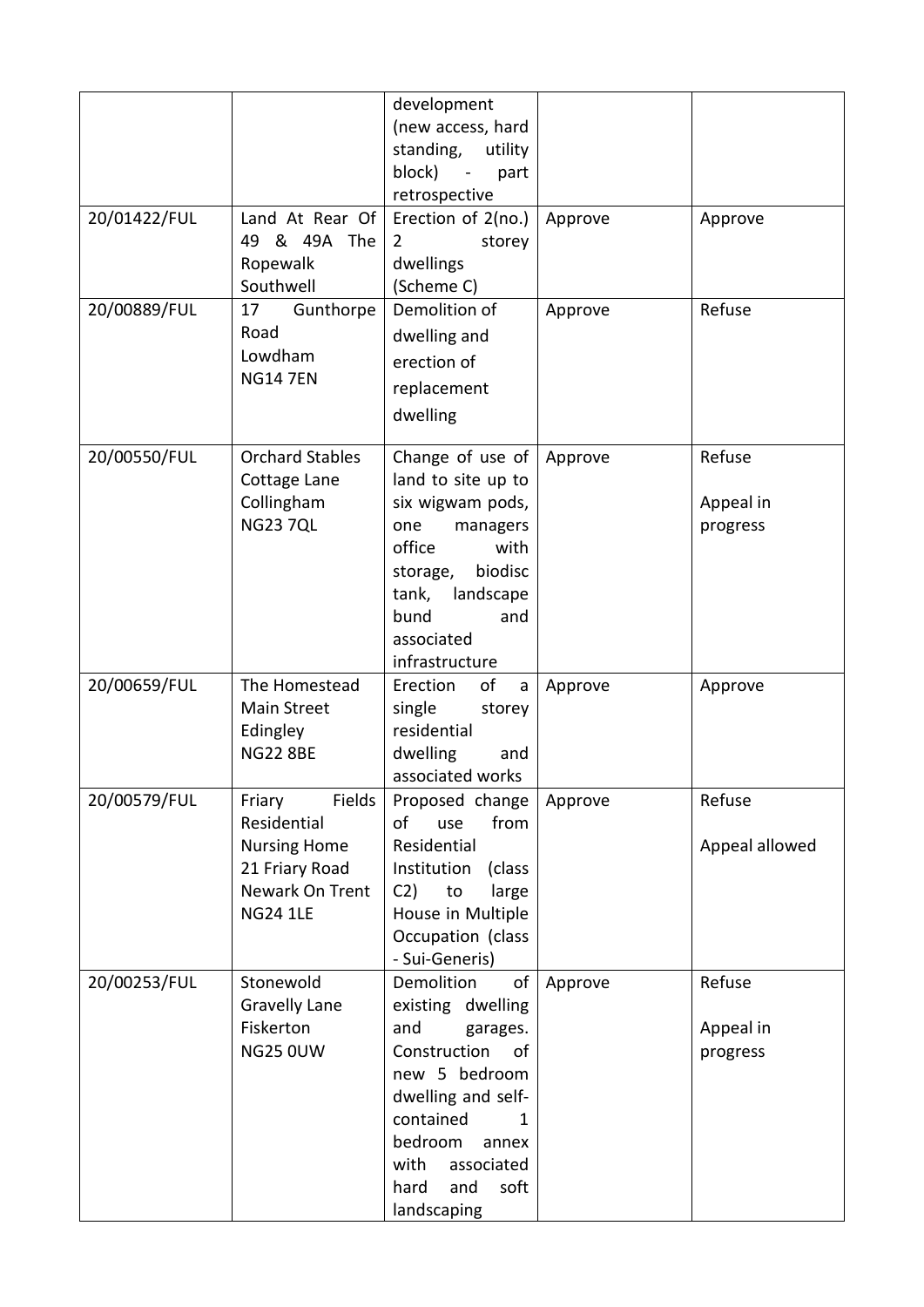| 19/02146/FUL | 7 Sycamore Road<br>Ollerton<br><b>NG22 9PS</b>                                       | Proposed<br>detached house                                                                                                                                                                                                                    | Approve | Approve                         |
|--------------|--------------------------------------------------------------------------------------|-----------------------------------------------------------------------------------------------------------------------------------------------------------------------------------------------------------------------------------------------|---------|---------------------------------|
| 20/00525/FUL | 4 Yew Tree Way<br>Coddington<br><b>NG24 2RZ</b>                                      | Construction of a<br>single<br>detached<br>dwelling<br>and<br>garage<br>(resubmission of<br>19/00131/FUL)                                                                                                                                     | Approve | Refuse<br>Appeal in<br>progress |
| 19/02064/FUL | Land Rear Of 49<br>The Ropewalk<br>Southwell                                         | Erection of 5 new<br>dwellings                                                                                                                                                                                                                | Approve | Refuse<br>Appeal in<br>progress |
| 19/02237/FUL | First Floor At<br>Robin Hood Hotel<br>Kirklington Road<br>Rainworth<br>Mansfield     | Conversion<br>of<br>first floor space<br>into 6 apartment<br>units, 5 x One<br>Beds and<br>$1 \times$<br>Studio,<br>external<br>entrance and fire<br>staircase<br>exit<br>introduced<br>on.<br>the facade facing<br>the existing car<br>park. | Approve | Refuse                          |
| 20/00041/FUL | Land Adjacent<br>Old Norse House<br><b>Station Road</b><br>Bleasby<br><b>NG147GD</b> | Change of use of<br>land<br>from<br>paddock land to<br>residential<br>use<br>and erection of<br>three bay garage<br>with store above<br>(for use by Old<br>Norse House)                                                                       | Approve | Refuse<br>Appeal - allowed      |
| 20/00113/S73 | Land At Rear<br>37 Easthorpe<br>Southwell                                            | Application<br>to<br>vary condition 02                                                                                                                                                                                                        | Refuse  | Refuse                          |
|              |                                                                                      | to add extension<br>approved<br>to<br>dwelling,<br>attached<br>to<br>planning<br>permission<br>17/01839/FUL;<br>Demolition<br>οf<br>shed<br>and<br>erection of 1 No.<br>bedroomed<br>4<br>house                                               |         | Appeal -<br>dismissed<br>Refuse |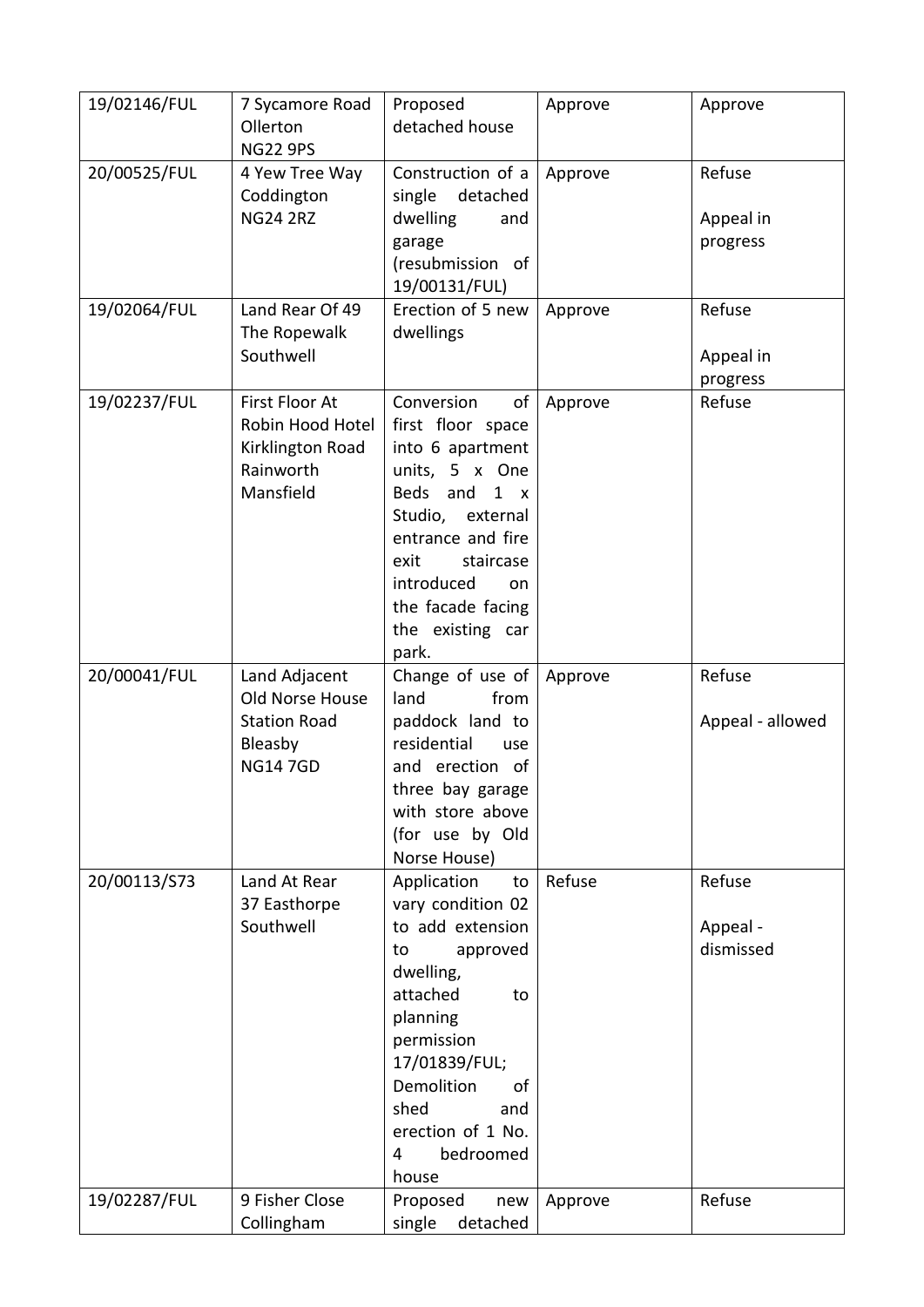|              | Newark On Trent                                                  | bungalow                                                                                                             |         | Appeal -<br>dismissed           |
|--------------|------------------------------------------------------------------|----------------------------------------------------------------------------------------------------------------------|---------|---------------------------------|
| 20/00593/FUL | Chapel Farm<br>Newark Road<br>Wellow                             | Erection of 8no<br>holiday<br>accommodation<br>with<br>swimming<br>pool                                              | Approve | Refuse                          |
| 20/00886/FUL | Garage Off<br><b>Bull Yard</b><br>Southwell                      | Replace<br>existing<br>with<br>garage<br>a<br>self-contained<br>unit to provide<br>additional guest<br>accommodation | Approve | Refuse                          |
| 20/01312/FUL | 5 Chaucer Road<br><b>Balderton</b><br><b>NG24 3RA</b>            | Demolition<br>οf<br>existing<br>garage<br>and erection of<br>single<br>storey<br>dwelling                            | Approve | Approve                         |
| 19/00131/FUL | Land Adjacent 4<br>Yew Tree Way<br>Coddington<br><b>NG24 2RZ</b> | Construction<br>of<br>2no. dwellings                                                                                 | Approve | Refuse<br>Appeal in<br>progress |
| 18/02175/FUL | 6 Barkstone Close<br><b>Balderton</b><br>Newark On Trent         | Change of use of<br>property to run a<br>pet sitting service<br>erection of<br>and<br>dog<br>shed<br>building.       | Approve | Refuse<br>Appeal in<br>progress |

Of these 23 applications, 7 decisions have been in line with the Officer recommendation. 16 have been overturned, all of which have been from a recommendation of approval to refusal. 13 of the decisions have been appealed, of which 4 have been determined by the Planning Inspectorate (at the time of finalizing this report). One of the Inspector's decision was both recommended by Officers and determined by Committee as a refusal – this was dismissed by the Inspector, upholding the Council's decision. Of the other 3 (overturns by Planning Committee) 1 was allowed and 2 dismissed. It is therefore too soon to infer any conclusions from this data.

# **Types of Applications Considered by Planning Committee in 2020**

**Figure 2:** Type of Applications determined by Committee 2018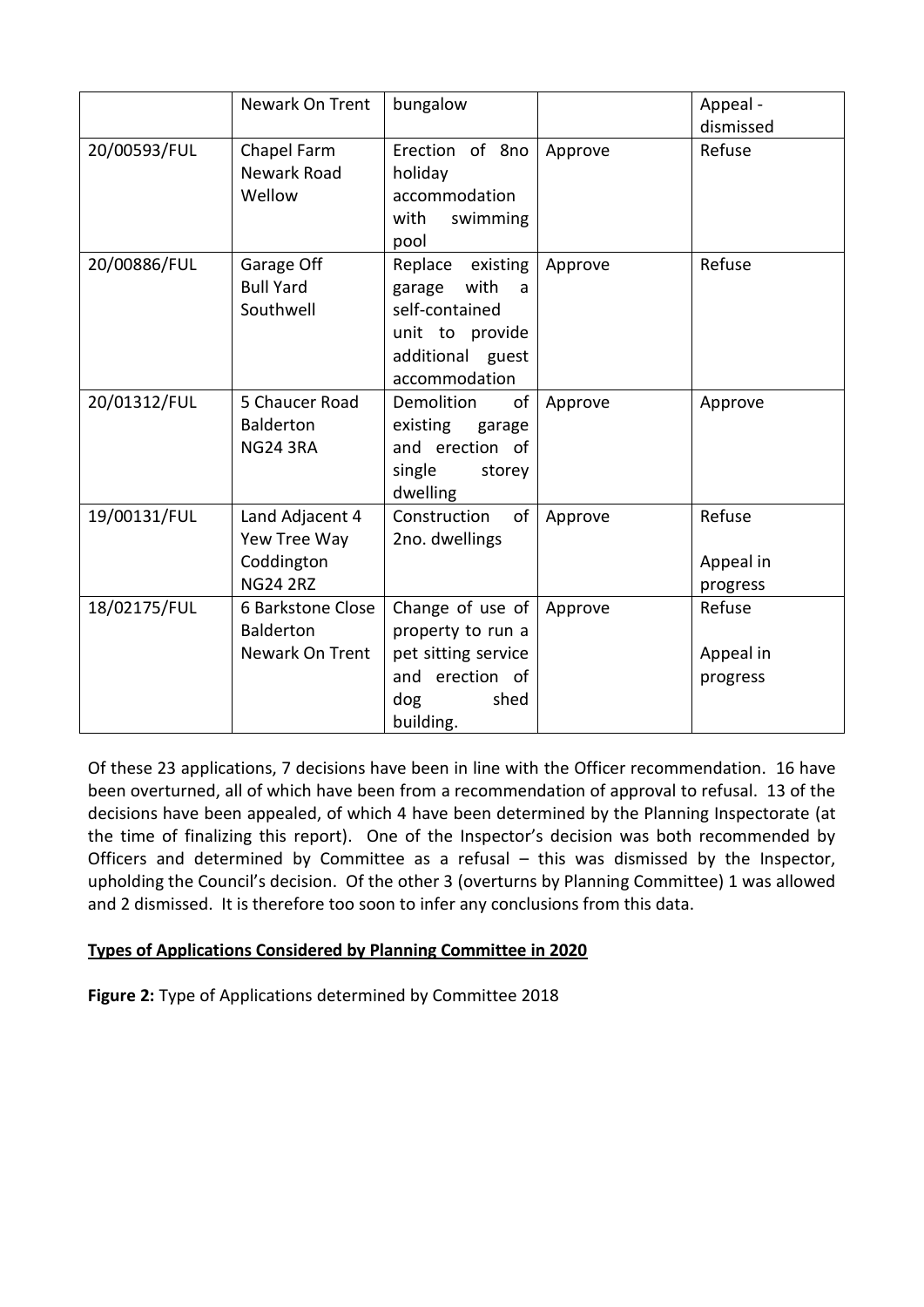

**Figure 3:** Type of Applications determined by Committee 2020



Even accounting for the effect the pandemic has had on the types of applications submitted, it can clearly be seen that proportionally more of the Committee's time has been focused upon larger schemes, and generally more controversial proposals in 2020 compared to 2018. Taking into consideration guidance from Government as to who should make planning decisions:

*"It is in the public interest for the local planning authority to have effective delegation arrangements in place to ensure that decisions on planning applications that raise no significant planning issues are made quickly and that resources are appropriately concentrated on the applications of greatest significance to the local area."* Paragraph: 015 Reference ID: 21b-015-20140306, Revision date: 06 03 2014

the above data would indicate the Planning Committee is now more focused on determining the 'correct' [in terms of the above statement] applications compared to 2018.

Overall, it is therefore concluded the amended SoD has worked in terms of Members determining, in the main, the larger as well as more controversial and sensitive applications. However, the frustration felt by all with the process (applicants, Members and Officers) as outlined above, somewhat outweighs this benefit. However, returning to the previous SoD and the number of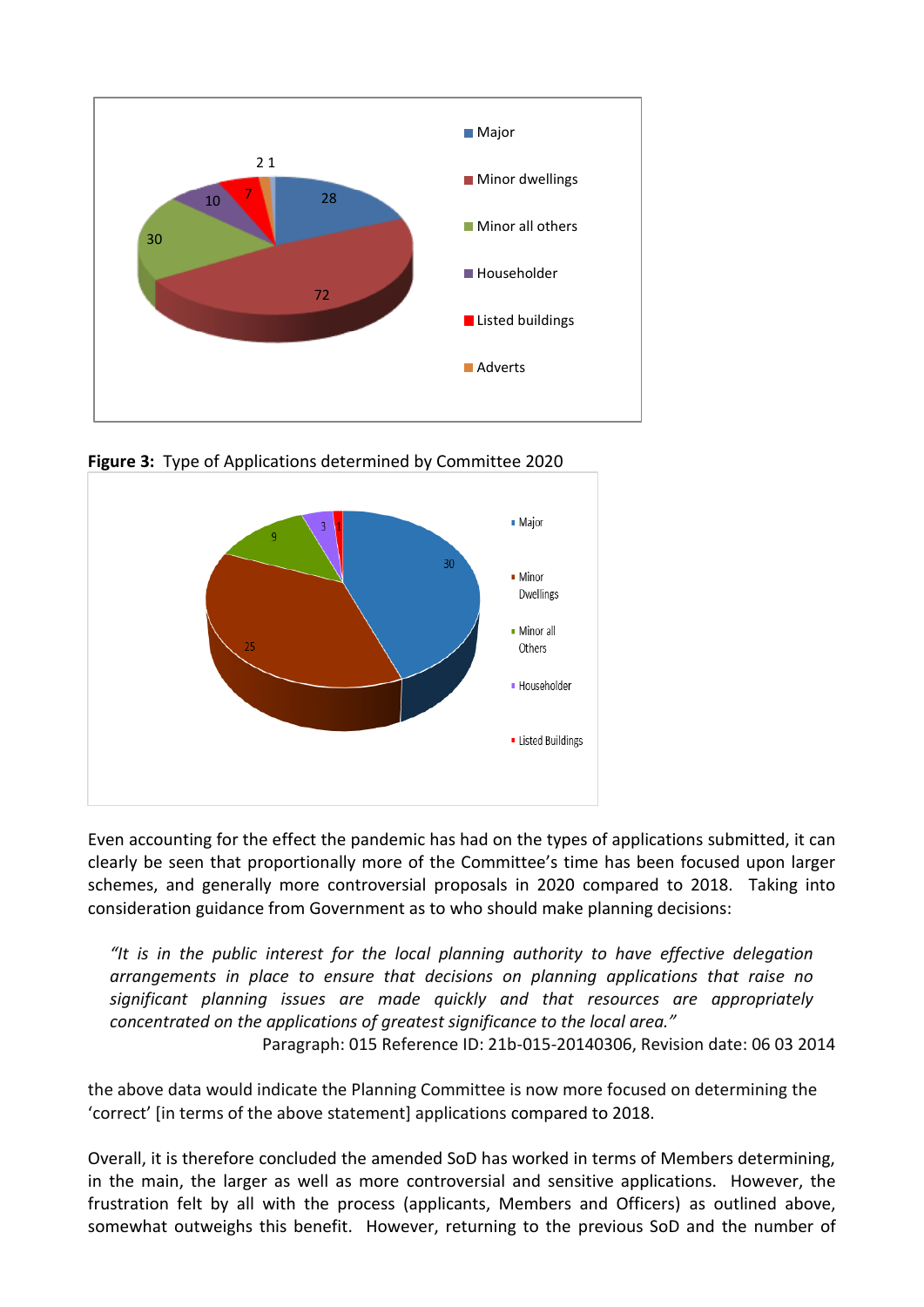applications previously presented, as set out in figure 2, is equally not the right course of action. This is particularly relevant when operating virtually although it is hoped that a new form of normality will come into play during 2021.

In view of this and taking account of all of the information above the following proposals are recommended.

# **PART 2: PROPOSED CHANGES TO THE SCHEME OF DELEGATION**

Based on the findings of the analysis undertaken and consideration of options within the previous report to Committee in 2019, the following changes are suggested which are considered would maintain the objective of retaining the reduced number of applications presented to Planning Committee whilst enabling Members to be able to represent their constituents as they consider is appropriate.

# **Refer Applications for Minor Dwellings to Ward Members when the Officer recommendation is for Approval and if request received, present application to Planning Committee**

This would only involve the referral to the Ward Member(s) when the Town/Parish Council has objected to the proposal and the Officer is minded to recommend approval of the proposal for between 1-9 dwellinghouses. Members will be aware that an applicant has a right of appeal against the decision of the Council for all applications – for a refusal in terms of the decision made and in the case of an approval, against one or more conditions imposed. An appeal is most commonly made in relation to a refusal. This is to an independent body, the Planning Inspectorate, who is able to take into account all representations received as part of the application as well as any further letters that might be submitted during the appeal. This option was considered previously but discounted as it was not considered the numbers that would be presented to Committee would be reduced by such a number that would make it worthwhile.

Referring as recommended allows the applicant to have an opportunity to challenge the decision to the Inspectorate if an appeal is made. In relation to approvals, as there is no third party right of appeal against an approval, it will mean the Planning Committee have the ability to debate the position and also benefit from legal advice relevant to the discussion.

In terms of number of applications that would be presented based on this proposal, with reference to the applications referred last year and not accepted by the Panel, this would have increased the number of minor dwellings presented by 8 to 32, thus increasing the number of applications determined by Planning Committee by approximately 1 per month.

It is noted that of these 8, 5 were not appealed to Chief Executive. As noted above, it is not known why applications have not been appealed. It is important that referrals are for planning reasons material to the application, ideally with reference to the development plan and which policies the proposal is considered to comply with. The SoD currently sets out that requests should be for clear planning reasons.

If this recommendation were implemented, based on 2020's applications, the type and number considered by Planning Committee would be as shown in figure 4 below. Whilst the number of minor applications can be seen to be reflective of the number of major applications (taking account of Government guidance that Planning Committee Members should be determining the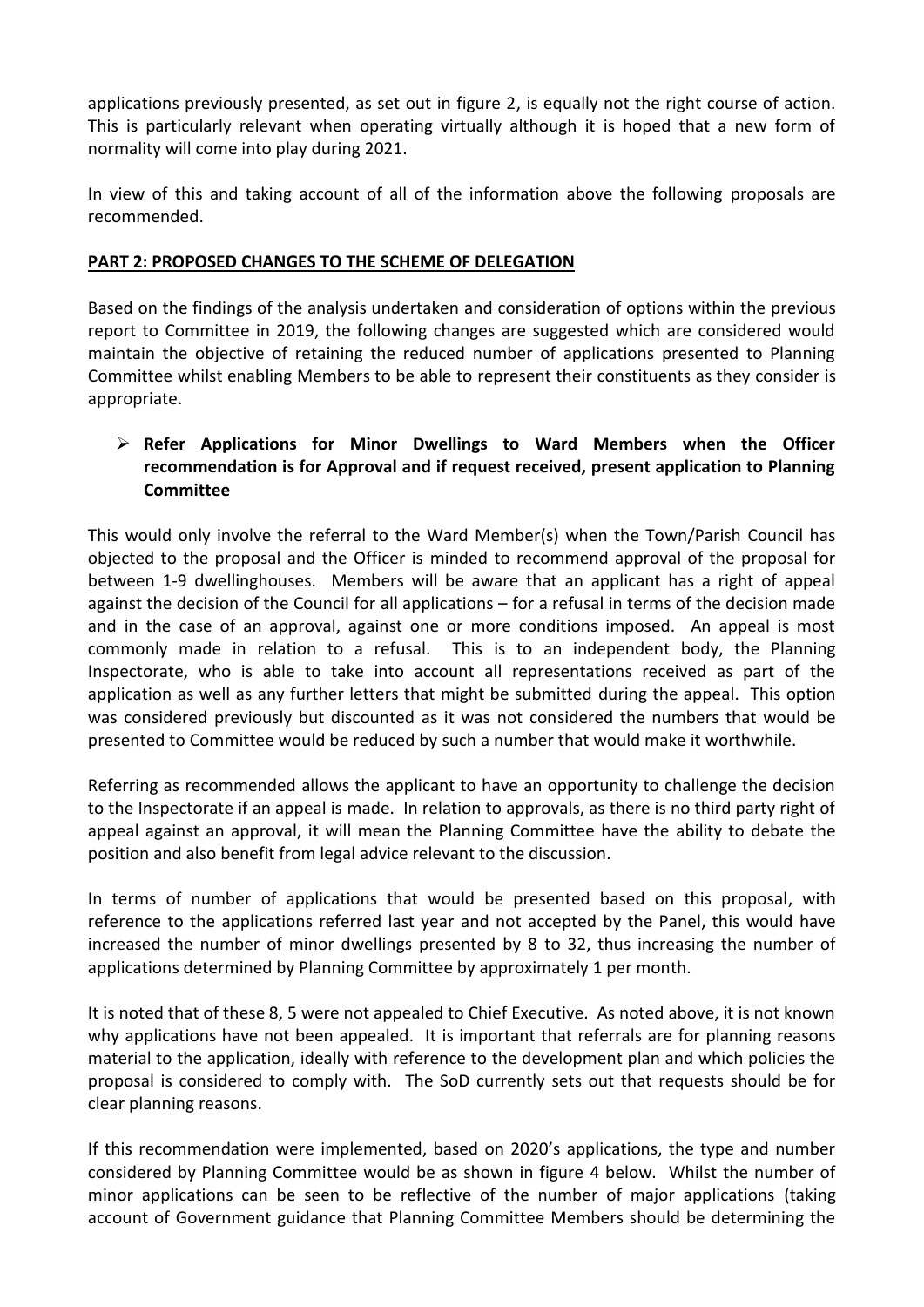larger and more controversial schemes), the overall number of minor applications received by the Council compared to majors is significantly greater and therefore the number would be somewhat reflective of applications received.



Figure 4: Example of the Number of Applications Determined by Committee if only Referral Requests Undertaken for Minor Dwellings Recommended for Approval

# *Member Call In/Referral Reasons*

Members currently have powers to refer all applications to Planning Committee within 21 days of receiving the weekly list. There is also the ability to refer applications subject to the referral mechanism described above. When a Member chooses to refer an application within their Ward, the request, inter alia, should set out clear planning reasons behind the request**.** As currently set out the Panel then considers whether it raises 'material planning considerations that warrant debate by Committee.'

Many of the referral requests received have been declined as they either do not set out clear planning reasons or most commonly the reasons are not ones that are considered to warrant the wider debate of Planning Committee.

A number of requests have referred to the reason as being 'as set out by the Parish/ Town Council'. However, understandably Town / Parish councillors are not always familiar with wider planning issues across the District. The aim is to, as far as possible, have consistent decision making acknowledging each application is determined on its own merits. Nor are Town/Parish councillors always aware of a particular policy that applies to a proposal or matters such as permitted development rights and so forth. Training has been offered to Town/Parish Councils as well as Members over recent years and for those that have taken this up, some of their comments and reasons can be seen are more relevant to the issues at hand.

Requests that have been declined by the Panel have tended to be due to not having clear planning reasons or where they do have clear planning reasons, they are not considered to be matters that warrant the wider debate of the Committee, often because they are not material to the proposal or professional consultees have a differing view.

As referenced above, it is recommended that the Scheme of Delegation is amended so that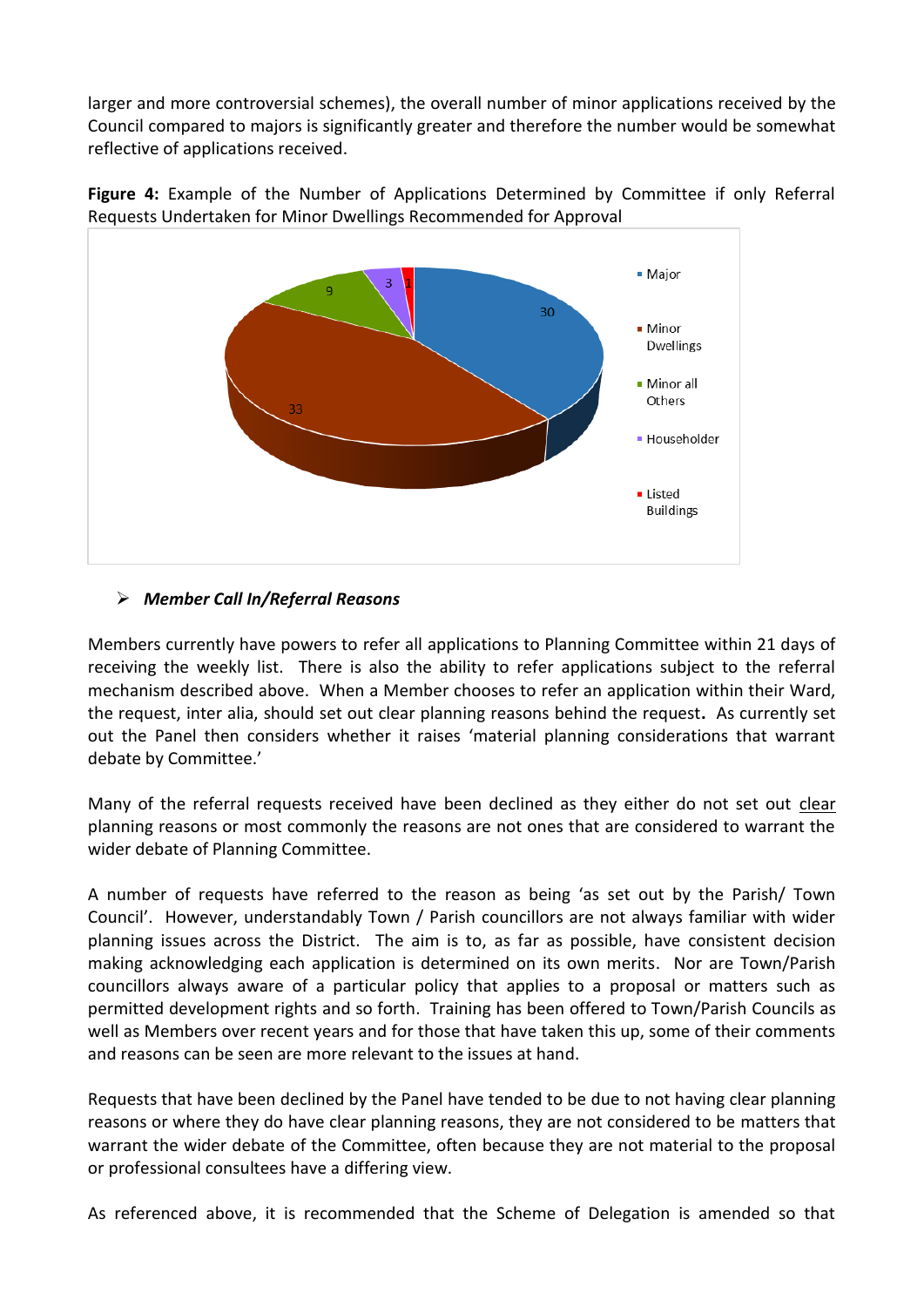referrals:

- Include a statement outlining material reasons why the proposal needs to be considered by Committee and
- **Include a list of related Development Plan policies (or part of) and, where applicable,** national planning policies (including paragraph numbers).

In the event that this is not provided within the referral, either the Case Officer or Authorised Officer will contact the relevant Ward Member to fully understand the reason(s) for referral. This in turn, will assist officers in preparing their report to ensure that they are discussing matter(s) that the Member considers is/are important to the proposal. Members who refer applications will, as is currently the case, be expected to speak to the Planning Committee, or to ask another [Ward] Member to speak on their behalf.

Training will be offered to any NSDC Councillor who requests this to assist them in representing their constituents.

# Other Matters

During the course of the implementation of the amended SoD, it has come to light that a few other more technical matters have arisen which require clarification within the SoD. These include:

- The inability of Officers to make [minor] amendments to conditions or reasons for refusal following the Committee decision. This has meant that delegation has been confirmed by Committee during the last 12 months either as part of the voting of each application or is set out at the beginning of the meeting. However, for transparency this should be clearly set out. The reason for the addition is to ensure conditions meet the tests for their imposition or provide precise and robust reasons for refusal in order to protect the interests of the Council.
- Amendments to the Non-Designated Heritage Asset list (once adopted)
- **Applications submitted by the Council for an extension or other alteration affecting a** dwellinghouse forming part of its HRA housing stock
- Refusals for major applications as a result of a Statutory Consultee (defined in the Town and Country Planning (General Permitted Development) (England) Order 2015 when the Town/Parish Council or Parish meeting support the proposal

It has also been identified that navigating the weekly list of planning applications in order to review the proposal and drawings as well as find out who the case officer is, is somewhat cumbersome. There will therefore be changes to the weekly list to include the case officer's name, phone number as well as a link to the application on the Council's website. It must be noted that on occasions the case officer dealing with a proposal may change. However, should this occur, the original case officer would be able to advise anyone enquiring on the proposal. Any other improvements that Members consider might be helpful for themselves or the public are welcomed.